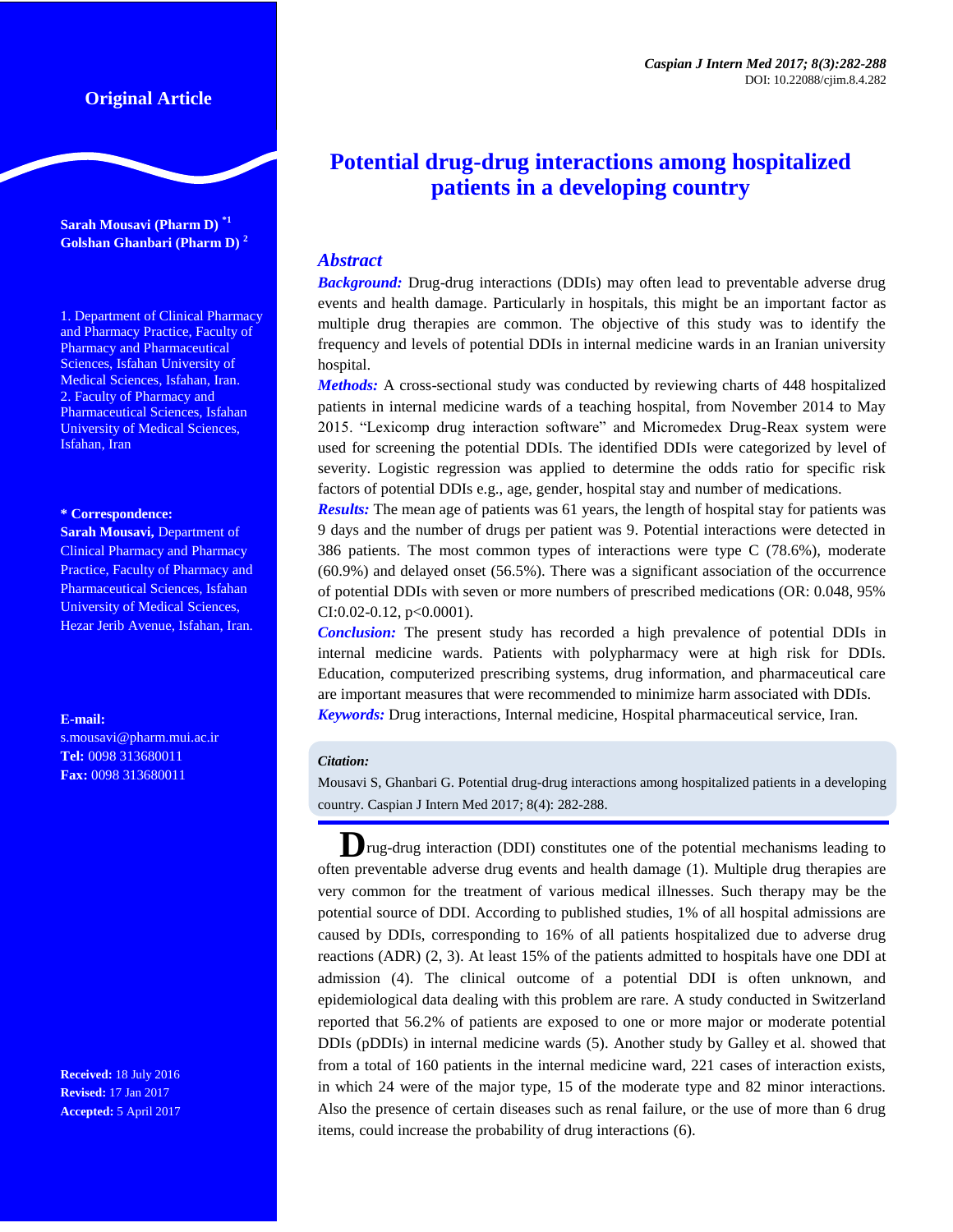According to the World Health Organization (WHO), as of 2000, Iran ranks 58 in health care and 93 in health-system performance (7). Based on the last census taken at Statistical Center of Iran (SCI) in 2003, Iran possesses 730 medical establishments (e.g. hospitals, clinics) with a total of 110797 beds. The country is in an epidemiological transition and faces a double burden of diseases. In hospital settings, doctors and other health care professionals are mostly overburdened (8).

Medication therapy is the most common method of treatment in Iran. Average items per prescription ranged from 3.68 in cardiologists to 2.06 in dermatologist's prescriptions, which is higher as compared with other parts of the world (9).

In most of the hospitals, the established clinical pharmacy system does not exist to monitor and optimize medication use. Irrational use of medicines is a common and crucial problem in Iran. Several studies showed that the Iranian population is at higher risk to potential DDIs (10-14). Overall, data on the occurrence and consequences of DDIs within the hospital, especially in medical inpatients are scarce.

Therefore, the objective of this study was to identify the frequency and levels of potential DDIs in internal medicine wards in a large university hospital in Isfahan, Iran and found their association with patient's age, length of hospital stay and number of prescribed medications.

## **Methods**

A cross-sectional study was conducted at the Alzahra Teaching Hospital of Isfahan, Iran. The hospital is an 850 bed teaching institution serving a population of approximately 1.7 million inhabitants. This study was approved by the Ethics Committee of the Pharmacy Faculty of Isfahan University of Medical Sciences. Between November 2014 to May 2015, patients admitted consecutively to all internal medicine wards (Pulmonary, Nephrology, Hematology, Cardiovascular, Gastrointestinal) were included in the study. Patients were admitted due to different diagnosis covering the entire field of internal medicine. Permission was obtained from hospital authorities to consult the patient's medical record for research purpose. Drugs prescribed during the hospital stay and discharge were retrieved from medical records and drug Kardex. The following information was collected: patient's age, gender, length of hospital stay, reasons for admission, detail of medication therapy provided in the hospital and severity and significance of drug interaction. All regular and PRN (prora-nata, means as required) medications were included. All information was recorded on a standardized form. The severity and significance of drug interaction were analyzed using Lexi-Comp on desktop drug interaction software (Lexi-Comp, Inc., Ohio, USA). Significance of drug interactions was divided into 5 categories (A to X) which was presented in table 1.

| <b>Risk</b>   | <b>Necessary</b>                                   |                                                                                                                                                                                                                                                                                                                                                                                                                                                                              |  |  |  |
|---------------|----------------------------------------------------|------------------------------------------------------------------------------------------------------------------------------------------------------------------------------------------------------------------------------------------------------------------------------------------------------------------------------------------------------------------------------------------------------------------------------------------------------------------------------|--|--|--|
| <b>Degree</b> | <b>Measurement</b>                                 | <b>Description</b>                                                                                                                                                                                                                                                                                                                                                                                                                                                           |  |  |  |
| A             | Undefined<br>Interaction                           | Information has shown no pharmacokinetic or pharmacodynamics interaction between selected<br>drugs.                                                                                                                                                                                                                                                                                                                                                                          |  |  |  |
| B             | No Measurement                                     | Information has shown that the selected drugs may be interacting with each other. However, small<br>evidence from clinical concerns exists about taking these medicines together.                                                                                                                                                                                                                                                                                            |  |  |  |
| $\mathcal{C}$ | Monitor therapy                                    | Data has shown that certain components of selected medicines may interact with each other via a<br>distinct clinical mechanism. The advantages of both drug consumptions should be more than risks.                                                                                                                                                                                                                                                                          |  |  |  |
| D             | Taking<br>care<br>reform                           | Data has shown that the two selected drugs may be interacting with each other through a specific<br>physical mechanism. A patient-specific evaluation should be carried out to detect advantages of the<br>dual consumption compared to hazards. Certain reactions to understand the advantages and<br>minimize the use of two drugs together should be done. These actions include aggressive<br>monitoring, experimental dose changes, and alternative medicine selection. |  |  |  |
| X             | Avoidance<br>of<br>concomitant use<br>of two drugs | Data has shown that certain components of the two drugs may interact with each other via a distinct<br>clinical mechanism. Hazards associated with the combined use of two drugs are commonly more<br>than the advantages. These drugs are usually considered together as contraindicated drugs.                                                                                                                                                                             |  |  |  |

#### **Table 1. Significance of drug-drug interaction**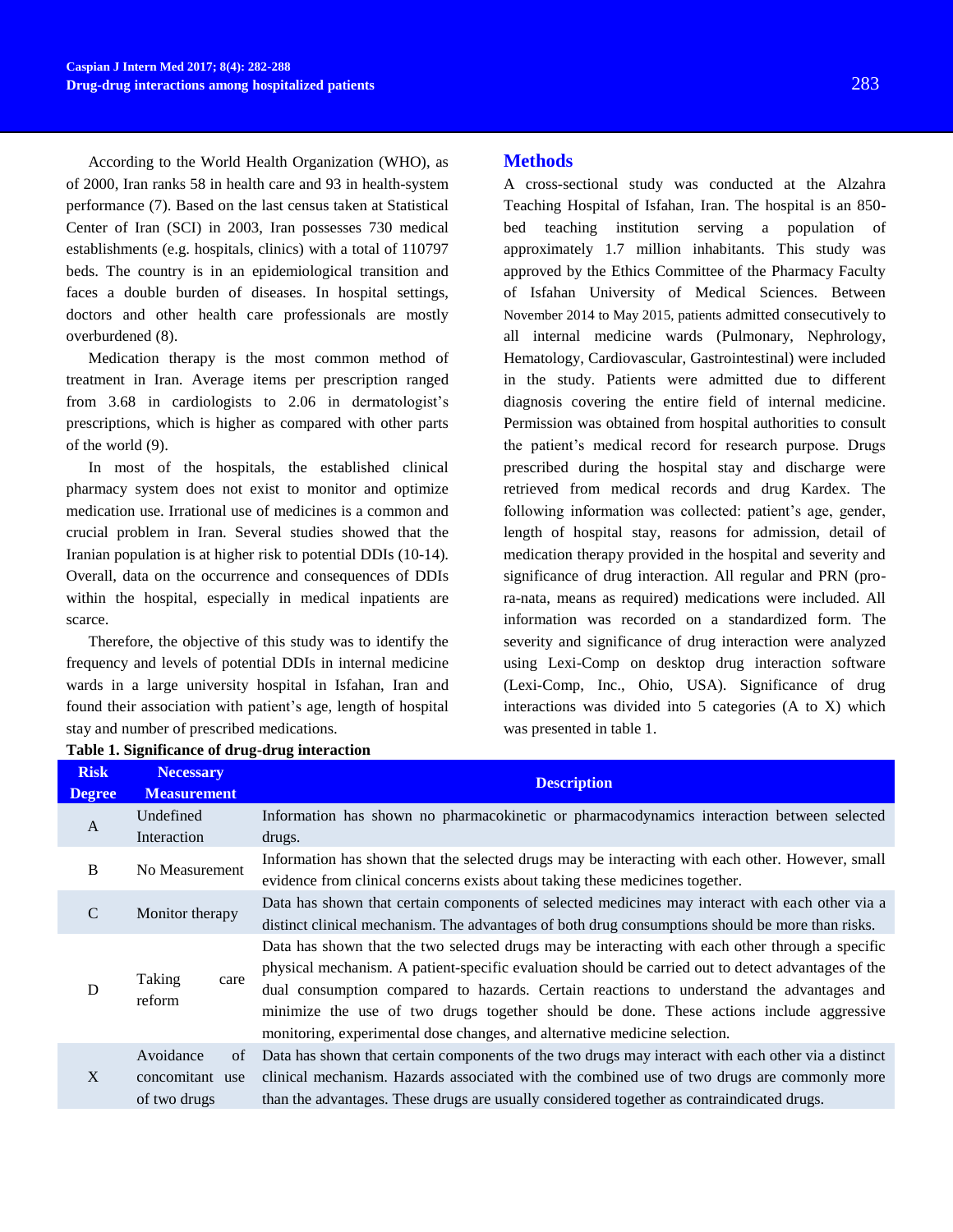Furthermore, Micromedex database ® (Thomson Reuters Healthcare Inc., Greenwood Village, Colorado, United states) (15), was used for DDIs analysis, which categorized interactions according to the degree of severity (contraindicated, major, moderate, minor). The program also provides information about the underlying mechanism and classifies onset of adverse drug reactions (rapid, delayed, unspecified), and potential adverse outcome of an interaction. Data were presented as proportions, means and standard deviations, or medians. Logistic regression was applied to identify the association of occurrence of pDDIs with patient's age, gender, length of hospital stay and number of prescribed medications.

Exposure to pDDIs was the dependent variable in the model (0: absent, 1: present). The following variable was included in the model as predictors of pDDIs: patient's age  $(1=below 60 years, 2=60 years or older), gender (1=male,$ 2=female), hospital stay (1=less than 6 days, 2=6 days or above), and number of prescribed medications (1= less than 7, 2=7 or above). The odds ratio (OR) and respective confidence interval (CI) was calculated for each variable. A p-value of <0.05 was considered statistically significant. SPSS for windows Version 20 (SPSS, Inc., Chicago, IL, USA) was used for all statistical analyses.

### **Results**

Of the 448 patients, 263 (58.7%) were males and 185 (41.3%) were females. Most patients were between 61 and 80 years of age (35.7%; mean age 57.8±20.2 years). Median age was 61 years. The median hospital stay was 9 days  $(13.1\pm14.4, \text{ range } 2\text{-}220 \text{ days})$ . The number of concomitant prescription medications ranged from 1 to 28 (mean: 9.1±4.3) and 73.3% of patients took more than four drugs. Table 2 shows the general characteristics of patients in internal medicine wards. The number of potential DDIs found for each patient in the wards ranged from 0-61 interactions and the mean potential DDI for each patient was 7.6±8.8 interactions. In total, 3350 pDDIs were found in patients. Overall, 11.8% patients had at least one pDDIs regardless of type of severity. Moderate pDDIs were most prevalent (60.9%) followed by major pDDIs (48.8%) and minor pDDIs (28.8%). Contraindicated pDDIs were recorded only in 9.2% of patients. Table 3 shows the frequency of DDIs regarding the A to X category. The most type of interactions was C category (78.6%).

**Table 2. General characteristics of patients in internal medicine wards.**

| <b>Characteristics</b>             | <b>Frequency</b> |
|------------------------------------|------------------|
| Gender                             | Patient: N(%)    |
| Male                               | 263 (58.7)       |
| Female                             | 185 (41.3)       |
| Age (years)                        |                  |
| $<$ 20                             | 15(3.3)          |
| $21 - 40$                          | 82 (18.3)        |
| $41 - 60$                          | 126(28.1)        |
| 61-80                              | 160(35.7)        |
| 81-100                             | 65 (14.5)        |
| Hospital stay (days)               |                  |
| $\leq$ 3                           | 2(0.4)           |
| $3 - 7$                            | 144(23.1)        |
| >7                                 | 302 (67.4)       |
| Prescribed medications per patient |                  |
| $\lt$ 3                            | 15(3.3)          |
| $3-6$                              | 130 (29)         |
| >7                                 | 303 (67.6)       |

|  |                                     | Table 3. Prevalence of potential drug-drug interactions |
|--|-------------------------------------|---------------------------------------------------------|
|  | (pDDIs) in internal medicine wards. |                                                         |

| <b>Type of prevalence</b>   | <b>Frequency</b> |
|-----------------------------|------------------|
|                             | Patient: N (%)   |
| Overall prevalence *        | 386 (86.2)       |
| Severity of pDDIs           |                  |
| $\mathsf{A}$                | 71 (15.8)        |
| B                           | 243 (54.2)       |
| $\mathsf{C}$                | 352 (78.6)       |
| D                           | 168 (42)         |
| X                           | 41 (9.2)         |
| Major                       | 217 (48.4)       |
| Moderate                    | 273 (60.9)       |
| Minor                       | 129 (28.8)       |
| Rapid                       | 188 (42)         |
| Delayed                     | 253 (65.5)       |
| Unspecified                 | 172 (38.4)       |
| Number of pDDIs per patient |                  |
| $1 - 2$                     | 100(22.3)        |
| $3 - 5$                     | 89 (19.9)        |
| $6-9$                       | 82 (18.3)        |
| $\geq 10$                   | 115 (25.7)       |

\* Overall prevalence means presence of at least one pDDI regardless of type of severity.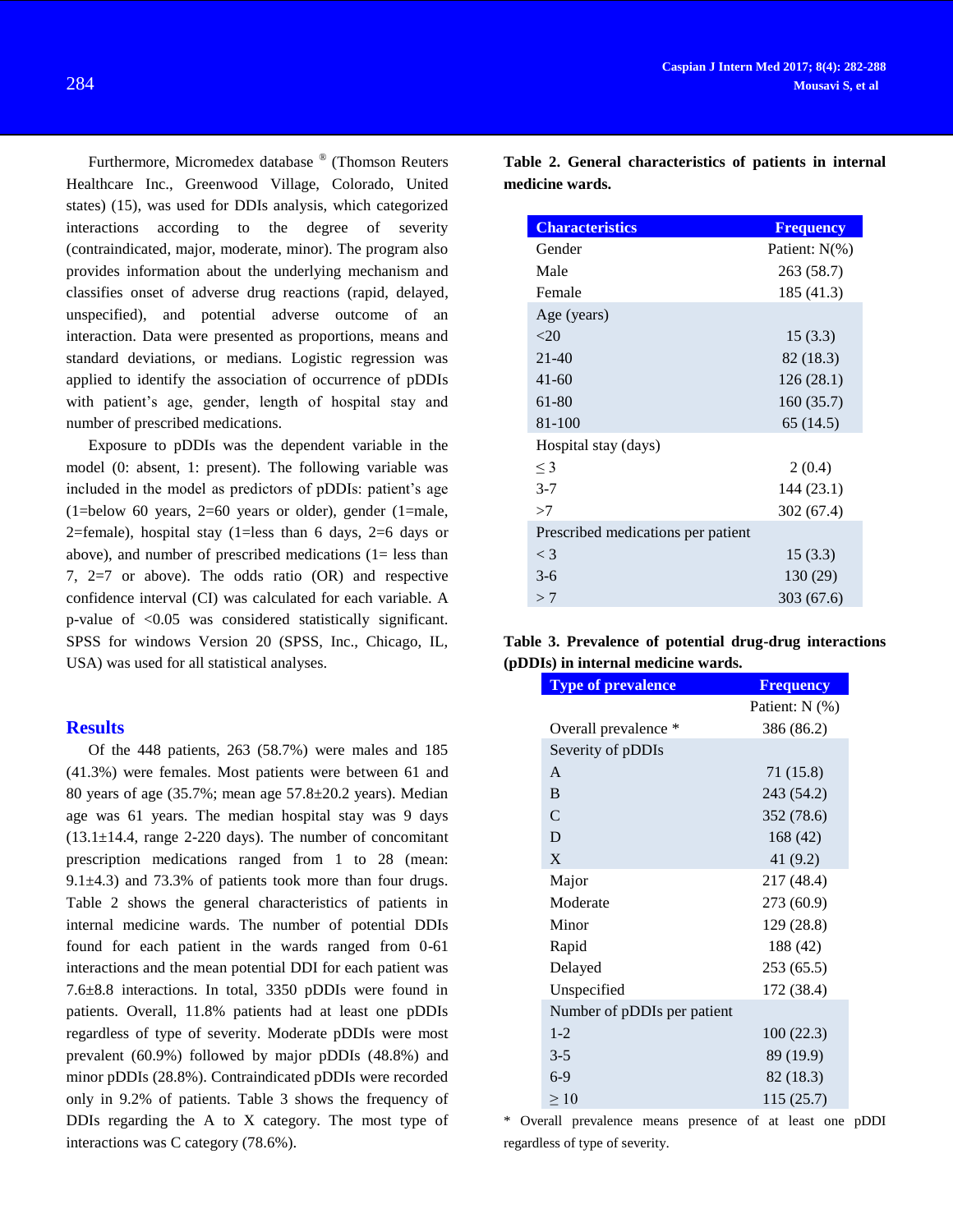More than 25% of our patients were exposed to more

than 10 pDDIs during their hospital stay. In 22.3% cases, patients were presented with one or two pDDIs. Of 386 identified pDDIs, most were delayed onset (56.5%) followed by rapid onset (42%). The onset of pDDIs in 38.4% of cases were unspecified. Table 4 shows the patient's characteristics and type of interactions in different internal medicine wards. More than 90% of patients in the pulmonary ward had pDDIs. Most frequently identified major or moderate interactions resulted in 27% of all pDDIs (907 out of 3350).

Their frequencies, levels of severity, onset and potential adverse outcomes were presented in table 5. In logistic regression analysis, there was a significant association of the occurrence of pDDIs with seven or more numbers of prescribed medications (OR: 0.048; 95% CI:0.02-012, p<0.0001). The association was not significant in case of the patient's gender (OR: 1.02; 95% CI=0.56-1.81, p=0.94), patient's age of 60 years less or more (OR: 0.94; 95%  $CI=0.51-1.7$ ,  $P=0.85$  and hospital stay of 6 days less or more (OR: 0.82; 95% CI:0.4-1.5, P=0.54).

|  | Table 4. Patients' characteristics and prevalence of potential drug-drug interaction (DDI) in different internal medicine wards. |  |
|--|----------------------------------------------------------------------------------------------------------------------------------|--|
|--|----------------------------------------------------------------------------------------------------------------------------------|--|

|                  | Age              | <b>Hospital stay</b> | <b>Prescribed medications</b> | <b>PDDIs severity</b> $(N (%))$ |              |              |             |        |          |
|------------------|------------------|----------------------|-------------------------------|---------------------------------|--------------|--------------|-------------|--------|----------|
| <b>Wards</b>     | <b>Means</b> ±SD | (Days)               | per patient                   | <b>Total</b>                    | $\mathbf{A}$ | $\mathbf{B}$ | $\mathbf C$ | D      | X        |
|                  |                  | $18.4 \pm 23$        | $10.1 \pm 4.3$                | 123                             | 14           | 86           | 114         | 61     | 15       |
| Pulmonary        | $61.7 \pm 19.8$  |                      |                               | (97.6)                          | (10.3)       | (63.2)       | (83.8)      | (44.9) | (11)     |
|                  |                  | $12.1 \pm 7.6$       | $8.9 \pm 4.4$                 | 145                             | 44           | 95           | 137         | 76     | 18       |
| Cardiovascular   | $56.3 \pm 20.7$  |                      |                               | (87.3)                          | (26.5)       | (57.2)       | (82.5)      | (45.8) | (10.8)   |
|                  | $57.3 \pm 18.9$  | $7.9 \pm 3.7$        | $7.2 \pm 3.4$                 | 54                              |              | 23           | 43          | 12     |          |
| Gastroenterology |                  |                      |                               | (76.4)                          | (1.4)        | (32.4)       | (60.6)      | (16.9) | $\theta$ |
| Nephrology/      | $54.8 \pm 20.3$  | $10.2 \pm 5.9$       | $9.5 \pm 3.9$                 | 64                              | 12           | 39           | 58          | 39     | 9        |
| hematology       |                  |                      |                               | (85.3)                          | (16)         | (52)         | (77.3)      | (52)   | (12)     |

## **Discussion**

In the present study, we found that nearly all of the patients admitted to the internal medicine wards, experienced at least one potential DDIs, during their hospitalization. On average, this group of patients experienced 7.6 DDIs. Approximately, 67% of these patients were prescribed more than six drugs, which is the only factor that had significant association with the occurrence of pDDIs. Similar studies report a trend of increasing prevalence of potential DDIs with the increase in the number of drugs prescribed (16-19). Research worldwide has shown that polypharmacy (5 or more drugs) contributes to the increased risk of potential DDIs (20, 21). Overall, the mean number of prescription drugs in our study was more than similar studies conducted in similar settings (5, 16, 22). In our center, usually multiple physicians visit the patients and we do not have a system to alert about the potential DDI. Prescribing medicine with a computerized physician order entry (COPE) system with DDI alerts, may be promoted rational therapy in medical wards and decrease DDI occurrence (23, 24). A study by Rijkom et al., (25) shows that computerized DDI alerts may be a useful tool to prevent adverse drug events within

hospitals. Ismail et al., (22) reported the overall prevalence of 52.8% of at least one pDDIs in 400 medical inpatients. Major and moderate pDDIs were recorded in 23% and 63.6% of patients, respectively. In our study, the overall prevalence of pDDIs (86.2%) and also major pDDIs was higher as compared with the above report. The prevalence of moderate pDDIs (or C type) was similar to the aforementioned study. Rates ranging from 43% to 56.2% have been described in internal medicine wards for all potential DDIs. Despite variation in study design, these published reports suggest a high prevalence of pDDIs in internal medicine wards, which is even higher in our study.

The most prevalent type of interactions observed in our study was type C (78.6%). Type C drug interaction will not cause any serious and fatal consequences and need careful monitoring to avoid and minimize the negative outcomes of these interactions. However, we found that 41 (9.2%) patients have type X interactions, which could be harmful and life-threatening for patients. The rates of contraindicated or type X interactions were from 0.2-2.4% in other studies (12, 22, 25, 26).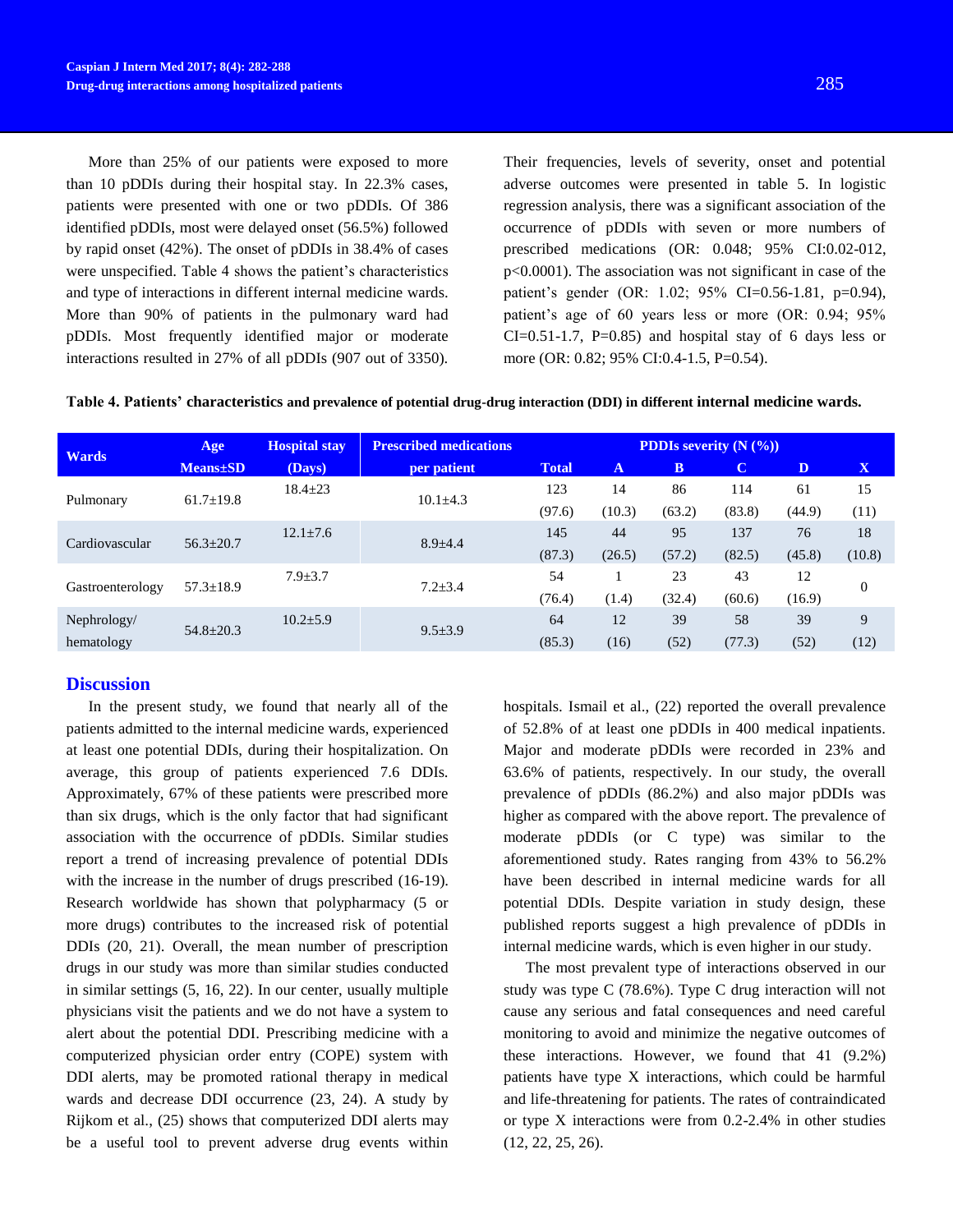#### **Table 5. Most frequently identified major or moderate interactions, their levels and potential adverse outcomes.**

|                                | ernost requently numerica major or mouerate micraetions, men reveis and potential auverse outcomes. |                 |              |                                        |  |  |
|--------------------------------|-----------------------------------------------------------------------------------------------------|-----------------|--------------|----------------------------------------|--|--|
| <b>Interaction</b>             | <b>Frequency</b>                                                                                    | <b>Severity</b> | <b>Onset</b> | <b>Potential adverse outcome</b>       |  |  |
| Aspirin $+$ heparin            | 51                                                                                                  | Major           | Rapid        | Increase risk of bleeding              |  |  |
| Aspirin + clopidogrel          | 33                                                                                                  | Major           | Delayed      | Increase risk of bleeding              |  |  |
| Enoxaparin + warfarin          | 28                                                                                                  | Major           | Unspecified  | Increase risk of bleeding              |  |  |
| Aspirin + warfarin             | 22                                                                                                  | Major           | Delayed      | Increase risk of bleeding              |  |  |
| $Digoxin + furosemide$         | 16                                                                                                  | Major           | Delayed      | Risk of digoxin toxicity               |  |  |
| Ciprofloxacin + insulin        | 14                                                                                                  | Major           | Rapid        | Hypoglycemia                           |  |  |
| Clopidogrel + enoxaparin       | 13                                                                                                  | Major           | Unspecified  | Increase risk of bleeding              |  |  |
| Atorvastatin + azithromycin    | $\overline{9}$                                                                                      | Major           | Delayed      | Increase risk of myopathy              |  |  |
| Midazolam + morphine           | 8                                                                                                   | Major           | Delayed      | Increase sedation                      |  |  |
| Ceftazidim + warfarin          | 7                                                                                                   | Major           | Unspecified  | Increase risk of bleeding              |  |  |
| Clopidogrel + warfarin         | 6                                                                                                   | Major           | Unspecified  | Increase risk of bleeding              |  |  |
| Ciprofloxacin + warfarin       | 5                                                                                                   | Major           | Delayed      | Increase risk of bleeding              |  |  |
| $Losartan + spironolactone$    | 4                                                                                                   | Major           | Delayed      | Hyperkalemia                           |  |  |
| Diazepam + morphine            | $\overline{4}$                                                                                      | Major           | Unspecified  | Increase sedation                      |  |  |
| Pantoprazole + warfarin        | 51                                                                                                  | Moderate        | Unspecified  | Increase effect of warfarin            |  |  |
| Atorvastatin + clopidogrel     | 33                                                                                                  | Moderate        | Delayed      | Risk of blood clotting                 |  |  |
| Aspirin + enoxaparin           | 28                                                                                                  | Moderate        | Rapid        | Increase risk of bleeding              |  |  |
| Aspirin + captopril            | 25                                                                                                  | Moderate        | Rapid        | Decrease effect of captopril           |  |  |
| Digoxin + pantoprazole         | 22                                                                                                  | Moderate        | Delayed      | Digoxin toxicity                       |  |  |
| Losartan + warfarin            | 18                                                                                                  | Moderate        | Delayed      | Decrease effect of warfarin            |  |  |
| Levofloxacin + prednisolone    | 17                                                                                                  | Moderate        | Delayed      | Increase risk of tendon rupture        |  |  |
| Atorvastatin + digoxin         | 16                                                                                                  | Moderate        | Delayed      | Digoxin toxicity                       |  |  |
| Diazepam + valproic acid       | 14                                                                                                  | Moderate        | Delayed      | Excessive sedation                     |  |  |
| $Digoxin + spironolactone$     | 12                                                                                                  | Moderate        | Rapid        | Digoxin toxicity                       |  |  |
| Captopril + furosemide         | 11                                                                                                  | Moderate        | Rapid        | Acute hypotension, renal insufficiency |  |  |
| Levothyroxine + warfarin       | $\,8\,$                                                                                             | Moderate        | Delayed      | Increase risk of bleeding              |  |  |
| Phenytoin + valproic acid      | $\tau$                                                                                              | Moderate        | Delayed      | increase effect of phenytoin           |  |  |
| Cyclosporine + diltiazem       | $\overline{7}$                                                                                      | Moderate        | Delayed      | Increase cyclosporine toxicity         |  |  |
| Ciprofloxacin + prednisolone   | $\sqrt{6}$                                                                                          | Moderate        | Delayed      | Increase risk of tendon rupture        |  |  |
| Ciprofloxacin + methadone      | 5                                                                                                   | Moderate        | Delayed      | Increase QTc interval                  |  |  |
| Meropenem + valproic acid      | 5                                                                                                   | Moderate        | Delayed      | Decrease level of valproic acid        |  |  |
| Ciprofloxacin +Magnesium Oxide | $\overline{4}$                                                                                      | Moderate        | Rapid        | Decrease level of ciprofloxacin        |  |  |
| Lamotrigin + valproic acid     | 4                                                                                                   | Moderate        | Delayed      | Increase level of lamotrigin           |  |  |
| Gentamycin+ vancomycin         | 4                                                                                                   | Moderate        | Delayed      | Nephrotoxicity, ototoxicity            |  |  |

Although this result is much lower than the frequency found in this study, the difference may partially be explained by the study design and characteristics of the population. As this type of interactions could be harmful for patients, physicians and pharmacists should be aware of them and keep patients under close surveillance. No statistically significant differences were found between age, gender and length of hospital stay regarding DDIs in our study, which is in agreement with a number of studies about gender (17, 27), but in disagreement with other studies that report a positive association between older age and length of hospital stay and potential DDIs (19, 28). Some of these studies conducted in different settings. Ismail et al., (22) found a significant association of the occurrence of pDDIs with patient age 60 years or more (OR: 2.1, P: 0.003), hospital stay of 6 days or longer (OR: 2.6, P: 0.001) and seven or more numbers of prescribed medications (OR: 5.9, P<0.001). Finding of our study suggests that patients on polypharmacy are exposed to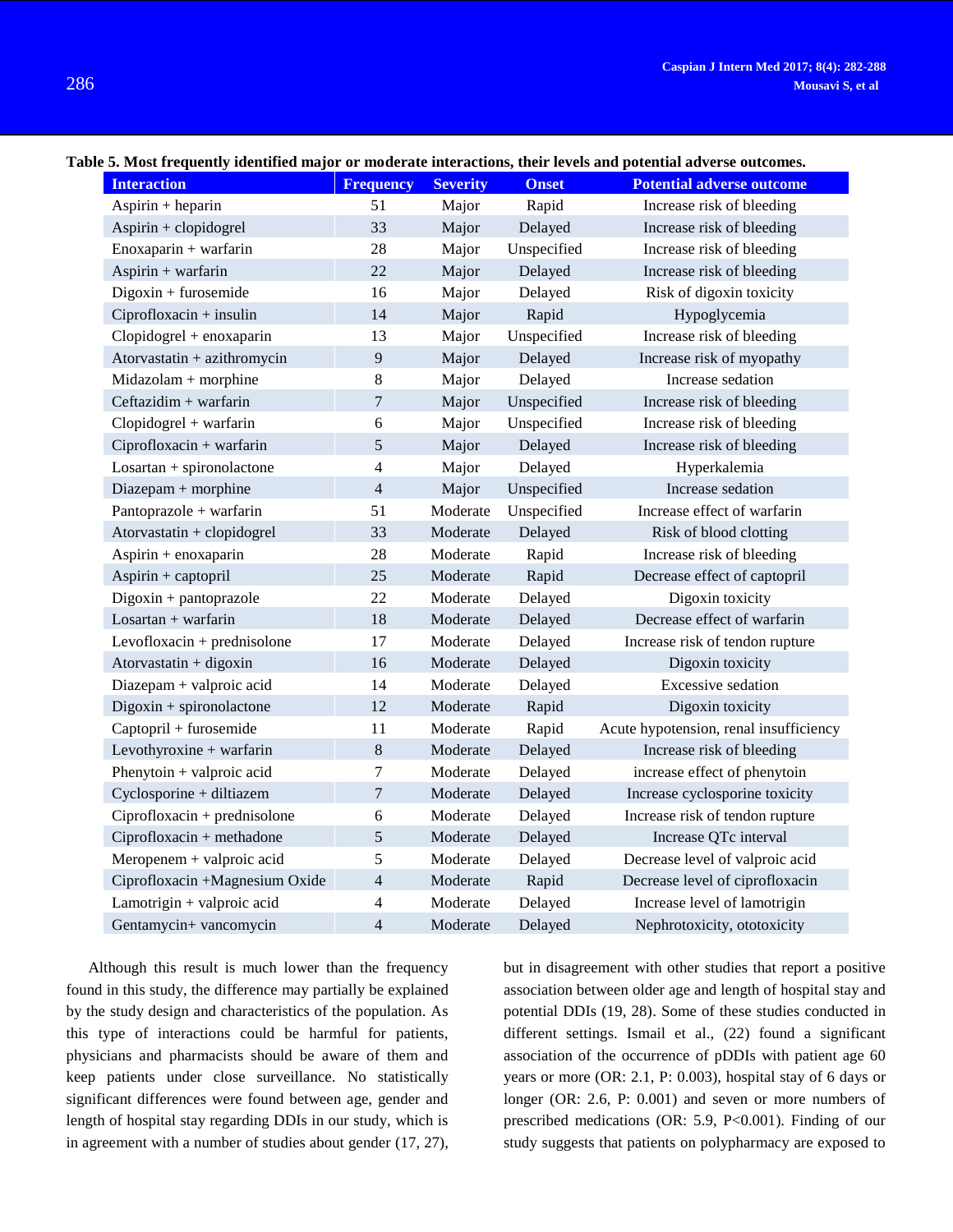pDDIs. The two most active substances involved in potentially clinically significant interactions were ciprofloxacin and aspirin. Ciprofloxacin is an antibiotic from quinolones class which has two important DDIs: decreased absorption with magnesium, calcium, iron and zinc and inhibit specific cytochrome p-450 isozymes responsible for metabolism of many drugs including methylxanthines. The consequence of interaction could be an increase in the plasma concentrations of some drugs, which in the case of theophylline could be life-threatening (29). The most frequent DDI of oral ciprofloxacin was with insulin. Ciprofloxacin increases the effect of insulin and may increase or decrease blood sugar. Careful monitoring of blood glucose is important. Potential DDIs have also been described with aspirin. The most important is the DDI with other antiplatelet or anticoagulant drugs (such as heparin, warfarin, enoxaparin, and clopidogrel) which may increase the risk of bleeding (30). These combinations are sometimes necessary during treatment. As a consequence, patients should always be carefully monitored.

Following are the potential limitations of this study. We did not investigate the actual effects of the identified pDDIs. Studies are needed to identify actual clinical consequences of these interactions. The present study was carried out in one hospital, so its exact external validity is not known. Yet, we anticipate a similar pattern in internal medicine wards of other hospitals, particularly in the developing world. We identified the association of pDDIs with specific risk factors. Studies can be designed to investigate the contribution of other factors such as use of a specific class of drugs, multiple prescribers, a specific diagnosis and type and number of comorbid illnesses.

In conclusion **t**he findings of the present study showed a high prevalence of DDIs in internal medicine wards. Most of the interaction was of moderate severity, nonetheless, major pDDIs were also recorded in substantial numbers and similar to other international studies show an exponential growth in major DDIs. Exposing patients to a greater number of prescription drugs, four or more, proved to be a significant predictor of DDIs. Prescription of drugs with a low risk for DDIs and careful monitoring for possible adverse drug reactions (ADR) are measures to minimize harm associated with DDIs. We also recommend the development and use of computerized DDI alerts tool to prevent ADRs events within the hospital.

#### **Acknowledgments**

We thank from staff and nurses of Alzahra hospital who cooperated with us during data collection.

**Funding:** This project (Pharm D. thesis of Golshan Ghanbari) under the grant number 395494 was financially supported by the Research Council of Isfahan University of Medical Sciences.

**Conflict of interest:** None declared.

#### **References**

- 1.Edwards IR, Aronson JK. Adverse drug reactions: definitions, diagnosis, and management. Lancet 2000; 356: 1255-9.
- 2.Ayvaz S, Horn J, Hassanzadeh O, et al. Toward a complete dataset of drug–drug interaction information from publicly available sources. J Biomed Inform 2015; 55: 206-17.
- 3.Magro L, Moretti U, Leone R. Epidemiology and characteristics of adverse drug reactions caused by drug– drug interactions. Expert Opin Drug Saf 2012; 11: 83-94.
- 4.Jankel CA, Fitterman LK. Epidemiology of drug-drug interactions as a cause of hospital admissions. Drug Saf 1993; 9: 51-9.
- 5.Vonbach P, Dubied A, Krähenbühl S, Beer JH. Prevalence of drug–drug interactions at hospital entry and during hospital stay of patients in internal medicine. Eur J Intern Med 2008; 19: 413-20.
- 6[.Patel VK,](https://www.ncbi.nlm.nih.gov/pubmed/?term=Patel%20VK%5BAuthor%5D&cauthor=true&cauthor_uid=23393498) [Acharya LD,](https://www.ncbi.nlm.nih.gov/pubmed/?term=Acharya%20LD%5BAuthor%5D&cauthor=true&cauthor_uid=23393498) [Rajakannan T,](https://www.ncbi.nlm.nih.gov/pubmed/?term=Rajakannan%20T%5BAuthor%5D&cauthor=true&cauthor_uid=23393498) et al. Potential drug interactions in patients admitted to cardiology wards of a south Indian teaching hospital. [Australas Med J](https://www.ncbi.nlm.nih.gov/pubmed/23393498) 2011; 4: 9-14.
- 7.World Health Organization. The world health report 2000: health systems: improving performance: World Health Organization 2000.
- 8.Mehrdad R. Health system in Iran. JMAJ 2009; 52: 69-73.
- 9.Karimi A, Haerizadeh M, Soleymani F, Haerizadeh M, Taheri F. Evaluation of medicine prescription pattern using World Health Organization prescribing indicators in Iran: A cross-sectional study. J Res Pharm Pract 2014; 3: 39-45.
- 10. Ahmadizar F, Soleymani F, Abdollahi M. Study of drugdrug interactions in prescriptions of general practitioners and specialists in Iran 2007-2009. Iran J Pharm Res 2011; 10: 921-31.